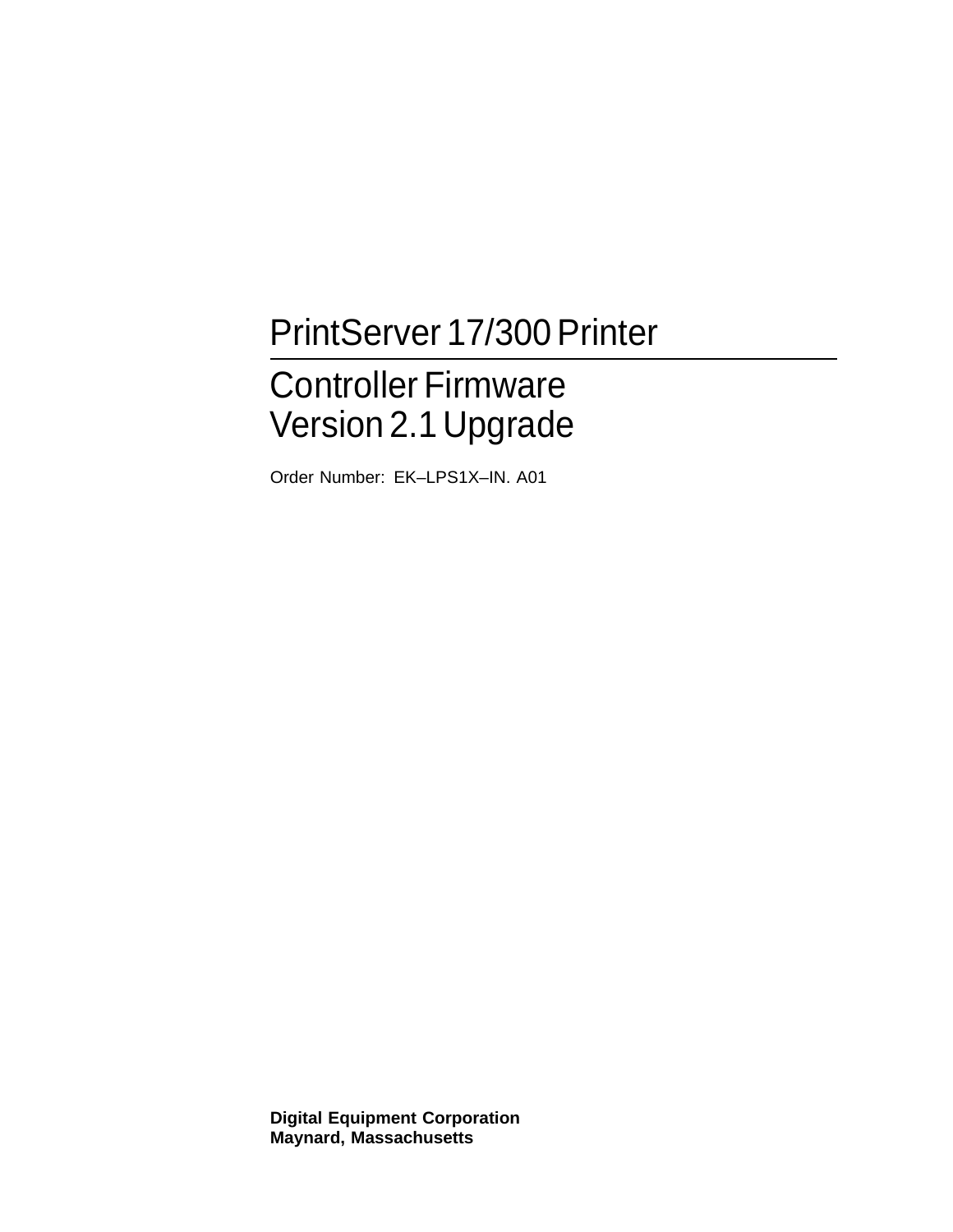#### **First Printing, June 1994**

Digital Equipment Corporation makes no representations that the use of its products in the manner described in this publication will not infringe on existing or future patent rights, nor do the descriptions contained in this publication imply the granting of licenses to make, use, or sell equipment or software in accordance with the description.

© Digital Equipment Corporation 1994.

All Rights Reserved.

Printed in U.S.A.

PrintServer and the DIGITAL logo are trademarks of Digital Equipment Corporation.

NetWare is a registered trademark of Novell, Inc.

All other trademarks and registered trademarks are the property of their respective holders.

S2644

This document was prepared using VAX DOCUMENT Version 2.1.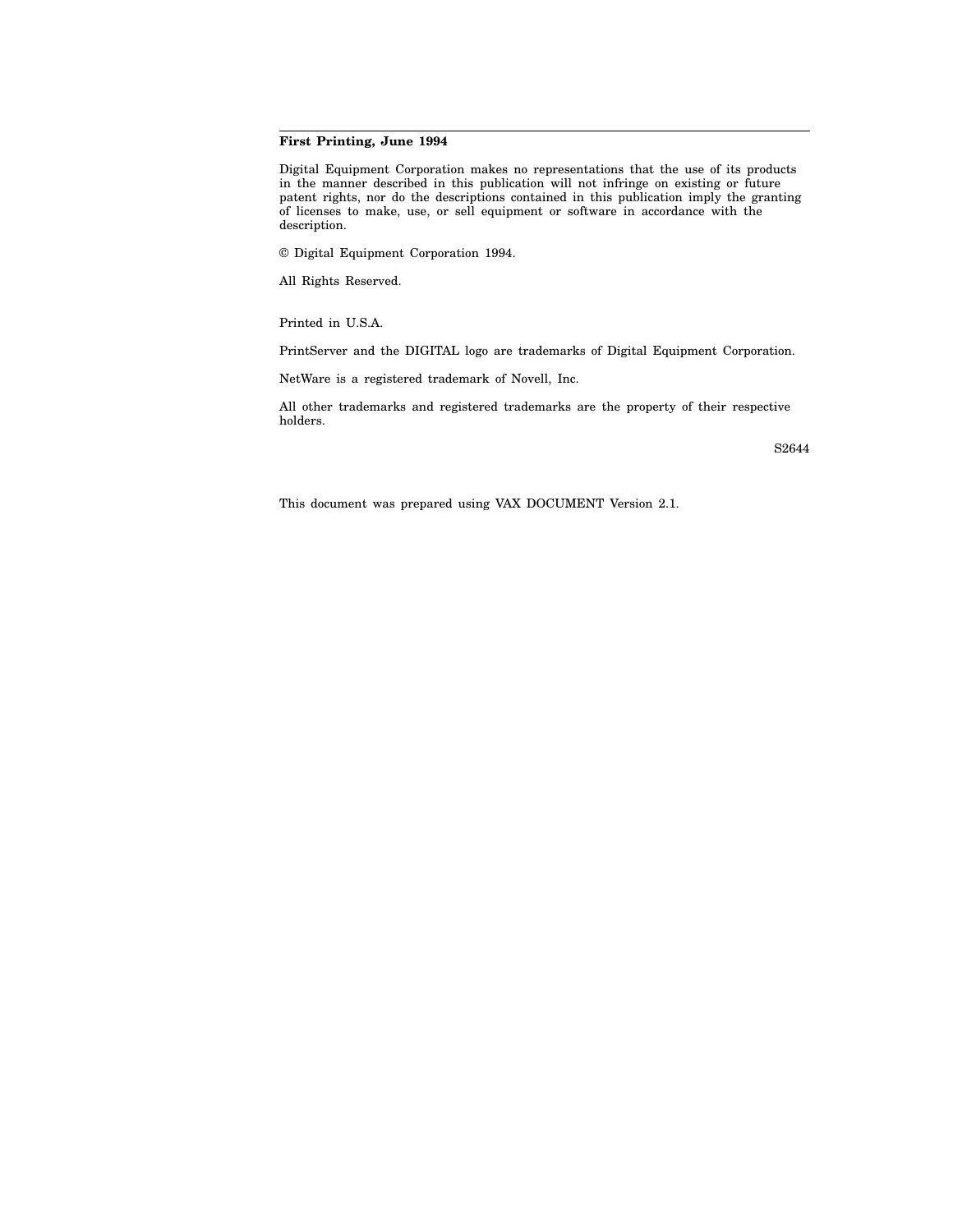### **Installing the Firmware**

| <b>Software</b><br><b>Requirements</b> | Version 2.1 of the controller firmware ROM chips must be<br>installed in a PrintServer 17/300 printer if you are booting from<br>NetWare. The minimum version of PrintServer software required<br>to boot from NetWare is Version 5.0. |
|----------------------------------------|----------------------------------------------------------------------------------------------------------------------------------------------------------------------------------------------------------------------------------------|
|                                        | The firmware upgrade is not required for PrintServer 17/600<br>printers.                                                                                                                                                               |
| <b>Kit Contents</b>                    | The upgrade kit (order number 4A–LPS1X–FW) contains:                                                                                                                                                                                   |
|                                        | $ROM$ chips $(2)$                                                                                                                                                                                                                      |
|                                        | Antistatic wrist strap                                                                                                                                                                                                                 |
|                                        | This document<br>٠                                                                                                                                                                                                                     |
| Tool<br><b>Requirements</b>            | The procedure for installing the Version 2.1 controller firmware<br>requires the following tools:                                                                                                                                      |
|                                        | Flat work surface — for working on the controller board                                                                                                                                                                                |
|                                        | Flat blade screwdriver $-$ for loosening and tightening captive<br>$\bullet$<br>screws and for extracting ROM chips                                                                                                                    |
|                                        | Antistatic wrist strap — for preventing damage to electronic<br>components                                                                                                                                                             |
|                                        | Your upgrade kit includes an antistatic wrist strap.                                                                                                                                                                                   |
| <b>Caution</b>                         | Take these precautions while performing the installation<br>procedure:                                                                                                                                                                 |
|                                        | Static electricity can damage electronic components on<br>the controller board. Use the antistatic wrist strap to<br>ground yourself to a metal object.                                                                                |
|                                        | Work on a flat surface to keep from bending the<br>٠<br>controller board.                                                                                                                                                              |
|                                        | Be careful not to gouge any components on the<br>controller board with the screwdriver.                                                                                                                                                |
|                                        | Be careful when handling the ROM chips. The pins<br>bend easily and damage is not covered by warranty.                                                                                                                                 |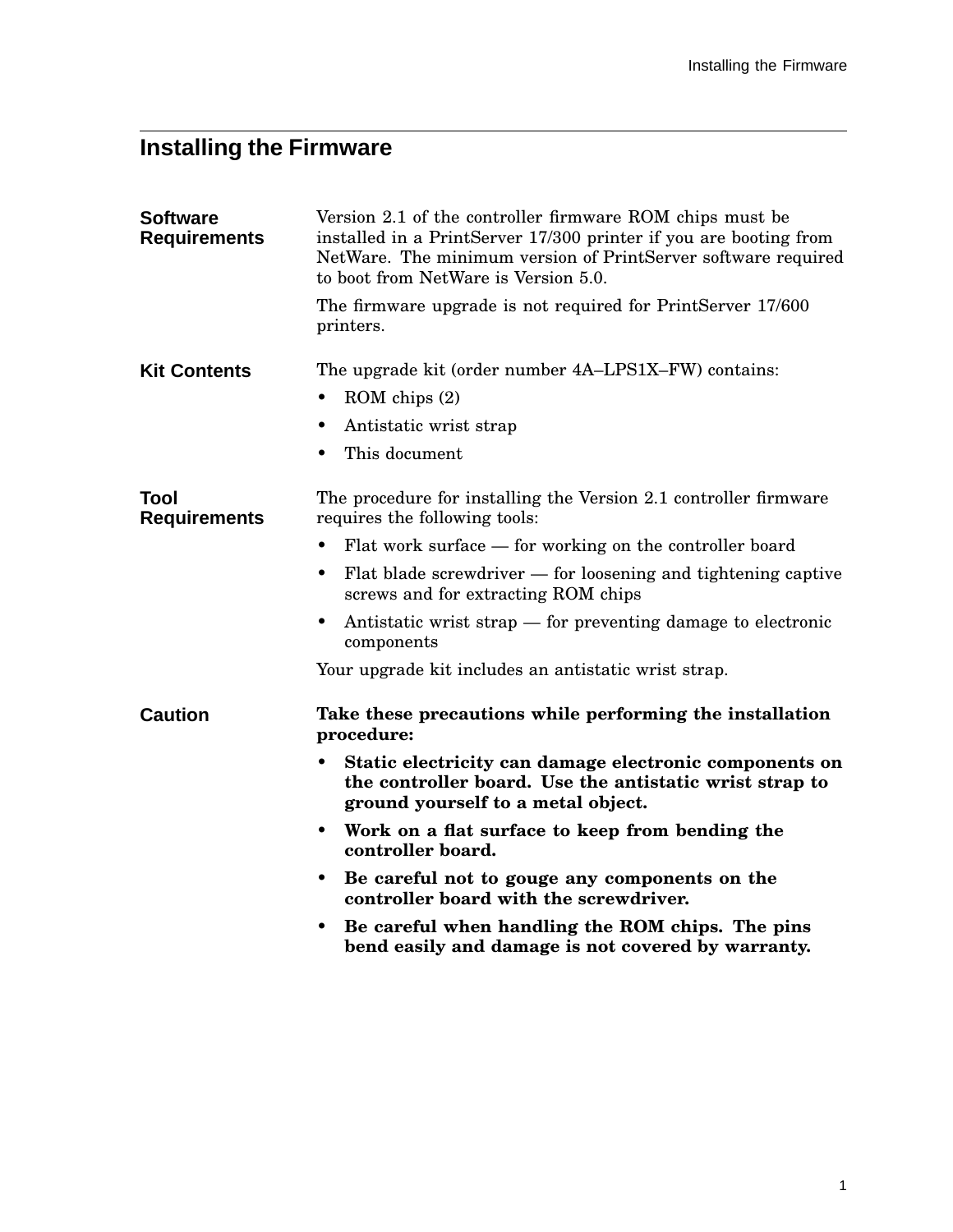### **Installation Procedure**

To install the ROM chips:

- 1. Disconnect the power cord from the wall outlet and then from the rear panel.
- 2. Disconnect the Ethernet cable from the rear panel.
- 3. Loosen the two captive screws by the Ethernet connection on the rear panel.



4. Grasp each side of the lower plastic cover at the front of the printer, and slide out the controller board.

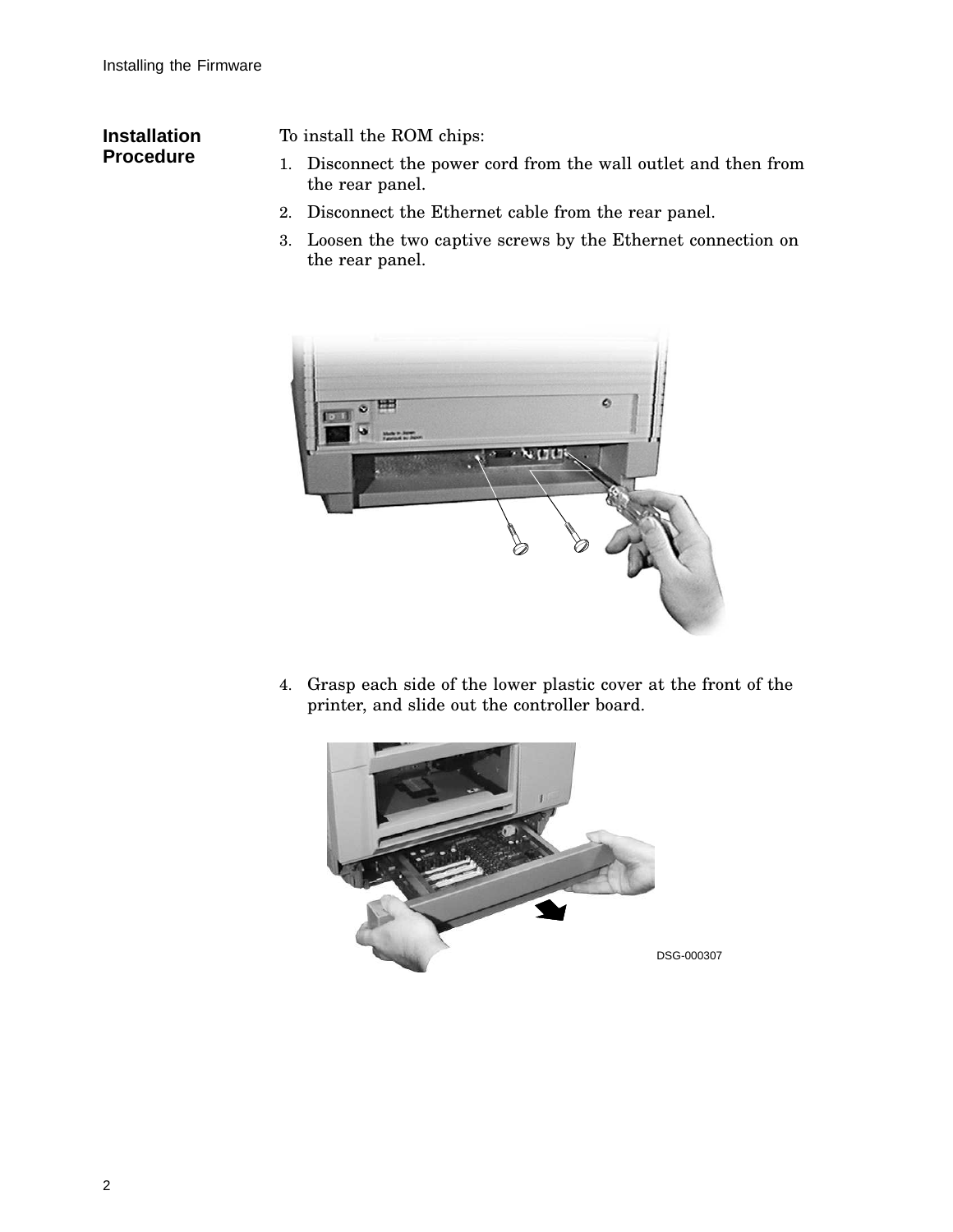- 5. Extract the existing ROM chips  $\left( \bullet \right)$  by sliding the screwdriver underneath each chip and gently loosening the pins from their sockets.
- 6. Carefully align the pins on each new chip with the sockets on the board, noting the orientation of the notch  $(②)$ .

**Note:** You may find it easier to align the pins with the sockets if you bend in the pins *slightly*. The pins bend easily, so gently rock each chip on each side, on your flat work surface, to adjust the pins for alignment.

Press the chips firmly and evenly to seat them in their sockets.



- 7. Slide the controller board back into the unit until it is securely seated, then tighten the two captive screws by the Ethernet connection on the rear panel.
- 8. Reconnect the power cord and the Ethernet cable.